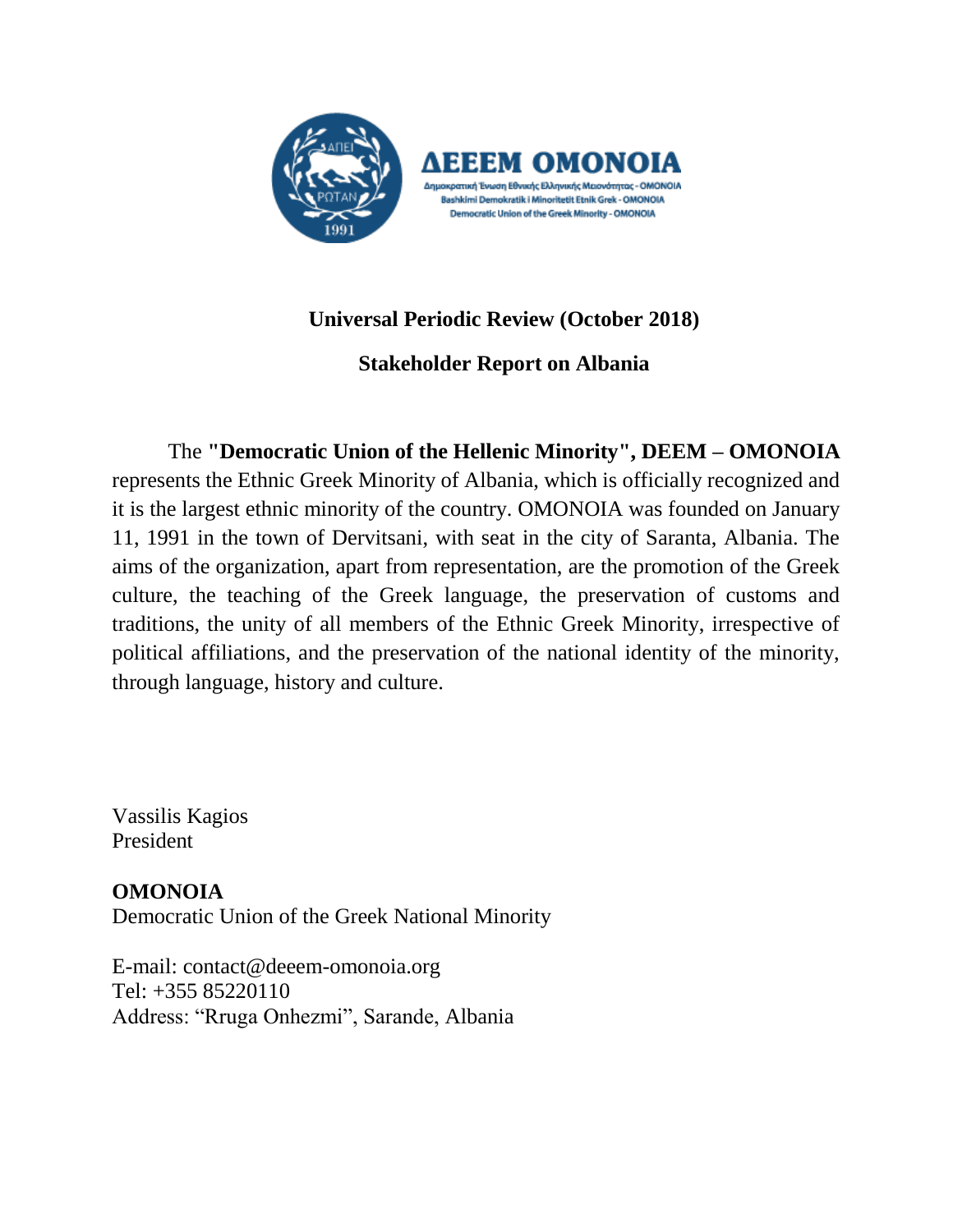During the **second Universal Periodic Review**, the Republic of Albania received the following recommendations:

- Ratify the European Charter for Regional or Minority Languages
- Intensify the dialogue with persons belonging to national minorities on the opportunities for the teaching of and in minority languages and, where appropriate, take the necessary steps to address any shortcomings
- Expand possibilities for the education of minorities, including learning minority languages, promoting identities and supporting minority cultures
- While finalizing the new law on administrative and territorial division, take into full account the European Charter of Local Self- Government of the Council of Europe and article 108, paragraph 2, of the Albanian Constitution
- Continue making efforts to integrate the rights of the minorities present in the country in its public policies and legislation
- Consider adopting comprehensive legislation on national minorities that would address, inter alia, the legal criteria for recognition as a national minority, the institutional framework for addressing minority issues and structuring the dialogue with representatives of national minorities.
- Guarantee the rights of minorities, elaborate and implement a legal and regulatory framework for the respect and protection of vulnerable populations
- Include in the future census a question on national ethnicity
- Consider alternative ways to ensure that members of national and/or ethno-linguistic minorities can officially uphold their identity, thus safeguarding the respect of their relevant rights
- Ensure equal access in practice to rights for persons belonging to all minorities throughout Albania, especially the right of education in and teaching of the minority languages
- Implement the measures contained in the resolution recently adopted by the Committee of Ministers of the Council of Europe on the implementation by Albania of the Framework Convention for the Protection of National Minorities, in particular those relating to the right of self-identification of minorities in the census processes and creating conditions for education in minority languages on the entire territory of the State
- Ensure that all members of ethnic and linguistic minorities, recognized as such or not, should enjoy all social rights and should be protected from any forms of discrimination
- Further strengthen its efforts to address minority issues with the aim of overcoming the remaining obstacles to the full implementation of the human rights of minorities as one of the most vulnerable groups within society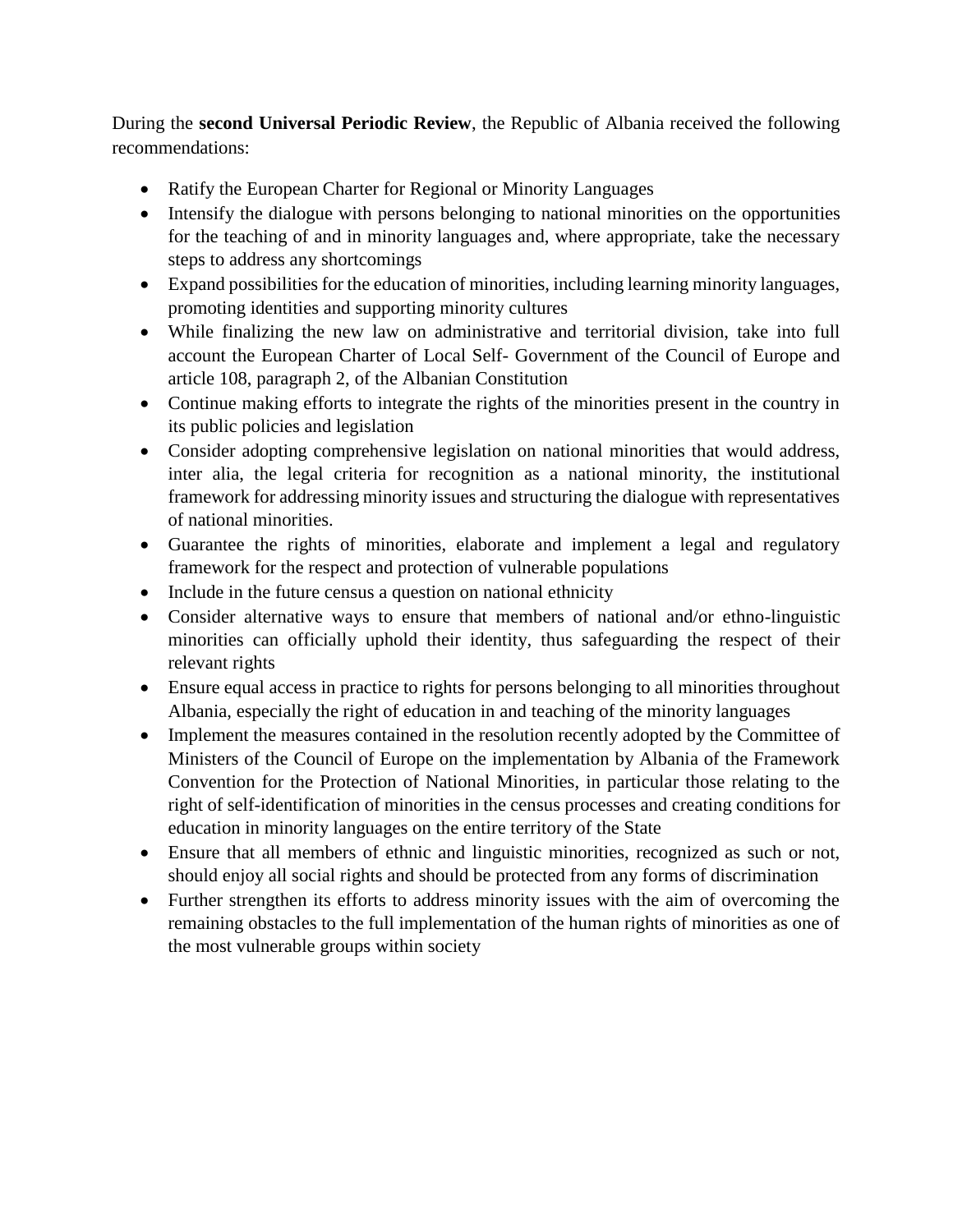1. In view of the preparation of the Universal Periodic Review (UPR) on Albania and on behalf of the Democratic Union of the Greek National Minority "OMONOIA", representing the largest National Minority in Albania, allow us, your Excellences, to present to you our approach on vital issues regarding the survival and well-being of the Greek National Minority in Albania.

## **A. The new Law on Protection of National Minorities**

- 2. The Albanian Government, after a very long time of consideration, adopted and the Albanian Parliament voted the new Law on Protection of National Minorities in October 2017. "OMONOIA", being the largest ethnic minority in Albania, participated in good faith in all preparatory consultations before the adoption of the Law, presenting its own approach on the new Law. The final text of the Law, however, did not take into consideration any of our proposals.
- 3. Besides this, the new Law provided that, within six months after its adoption, the Albanian Government should have adopted the Secondary Legislation. However, today**, almost a year after the adoption of the Law,** the Albanian Government **has yet to publish** the Secondary Legislation, which we expect that could rectify some problematic clauses of the Law, such as **the self-identification, the use of Minority language and the right of education in the minority language.** During the discussions in the Committee for National Minorities, the Representative of the Greek National Minority had expressed her strong opinion against the proposals of the Albanian Government as they were described in the draft Secondary Legislation. In particular:
- 4. **Right to self-identification (Articles 6 and 7):** The new law on the protection of national minorities in Albania **raises concerns regarding the effective guarantee of minority rights throughout the country**: This law continues a tradition, on the part of the Albanian state, of restricting the geographical scope of minorities' protection, at least as far as the Greek National Minority is concerned. It does so by making dependent the exercise of the right of self-identification, on the Civil Status Office ethnicity data (Article 7 par.1) and the Census legislation (Article 6 par.1).
- 5. In this context it should be recalled that, to this day, the minority policies of Albania are defined by the theory and practice of **"minority zones",** which were arbitrarily designed, in their current form, by the Hoxha communist dictatorship and whose existence Albanian governments categorically deny but continue to implement *de facto*. Up to this very day Albanian citizens of Greek ethnicity can exercise (some) minority rights only if they are residents of 99 villages (which constitute the aforesaid "minority zones"). Only these persons were registered as members of the Greek Minority in the Civil Registries. As a consequence, relevant "documentation" exists only for them.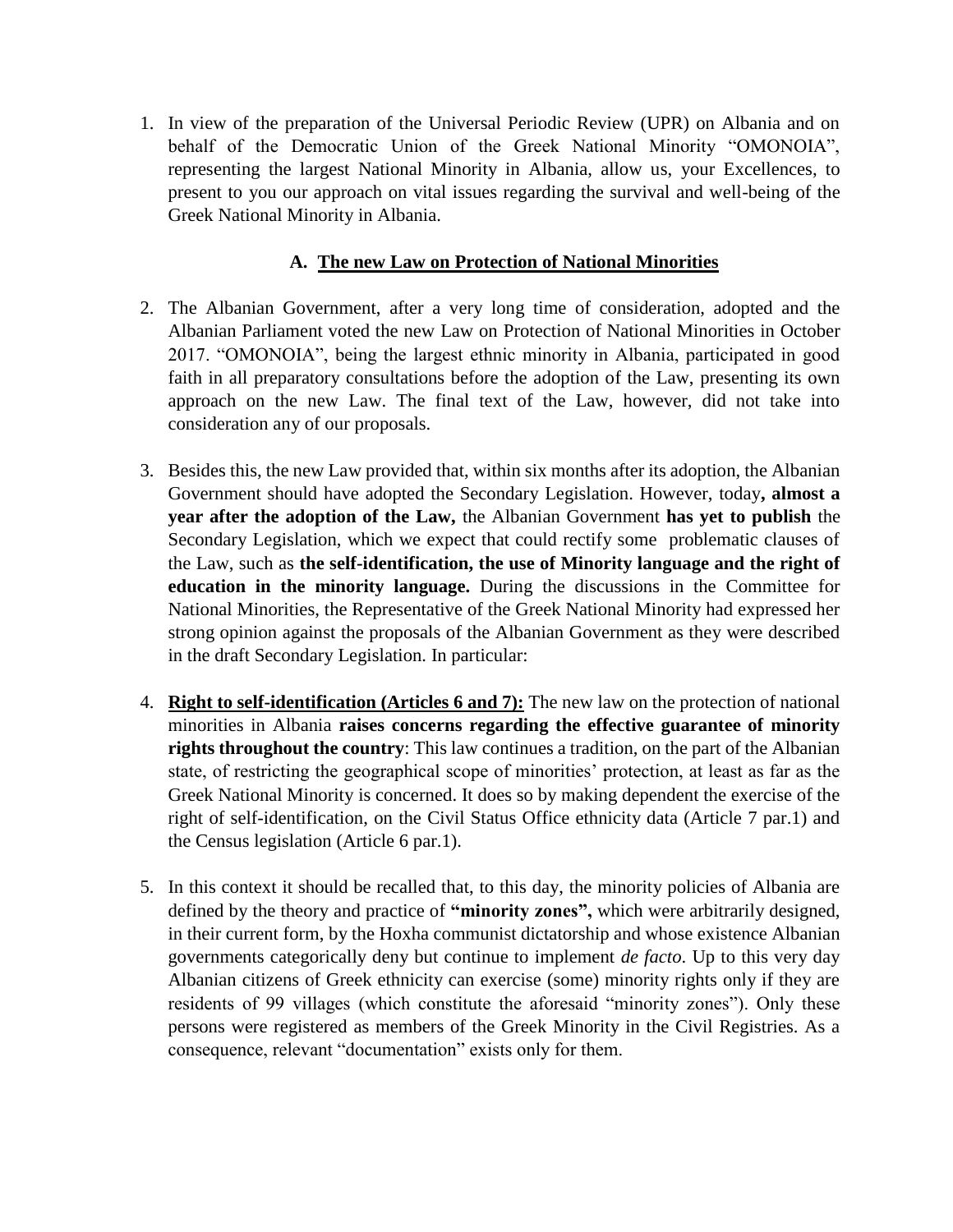- 6. This is why even prominent members of the Greek National Minority, are not able to exercise their fundamental right of self-identification under the new Minority law, since their birthplace, was excluded from the "minority zones" in 1945 and, consequently, all of their documents register them as **of Albanian ethnicity**. This practice applies to the residents of numerous villages densely populated by ethnic Greeks, such as Himara, Narta, Palasa, Drymades, who are being deprived of their right to self-identification.
- 7. The reference made by the minority law **to the census legislation** as regards the exercise of a person's right to declare his/her belonging to a national minority serves the same purpose. The census law currently in force was amended only three months before the holding of the 2011 census, introducing a 100.000 ALL (700 EUR) fine for incorrect replies to the questionnaire and determining that a reply would be considered "incorrect" if it did not correspond with data contained in the civil registry. Feeling that their rights were being denied, the minorities abstained from the process and denounced the census.
- 8. In this regard, it should be noted that the Advisory Committee of the CoE Framework Convention for the Protection of Minorities, in its Third Opinion on Albania (adopted on 23.11.2011) stated that the registry was an unreliable source of information and that the census procedure was not compatible with the principle of self-identification, a conclusion which was largely shared by the Committee of Ministers of the CoE (CM/ResCMN/(2014/1).
- 9. It is on this "unreliable source of information" (Albanian civil registries) and this internationally discredited census legislation that the new Albanian law on the protection of minorities makes **dependent the very exercise of the right to self-identification**, which of course constitutes the foundation upon which any minority right is built.
- 10. By doing so, it chooses to perpetuate instead of addressing them, serious flaws in terms of minority protection, which for years have been the object of consistent criticism on the part of competent international institutions.
- 11. Henceforth, from our point of view:
	- Civil status office documentation should not restrict in any way the right to selfidentification of any Albanian citizen, a right which should be exercised throughout Albania and not only within specific geographical areas ("minority zones").
	- Repeal of Article 20 par.1 and 4 of the Law on Census of 2011 which introduced a fine for incorrect responses to the questionnaire and stipulated that a reply would be considered incorrect if it did not correspond with the data contained in the civil registry.
	- The right to self-identification should be exercised through a self-declaration of minority (subjective element) while taking into account objective criteria, in particular language and religious characteristics.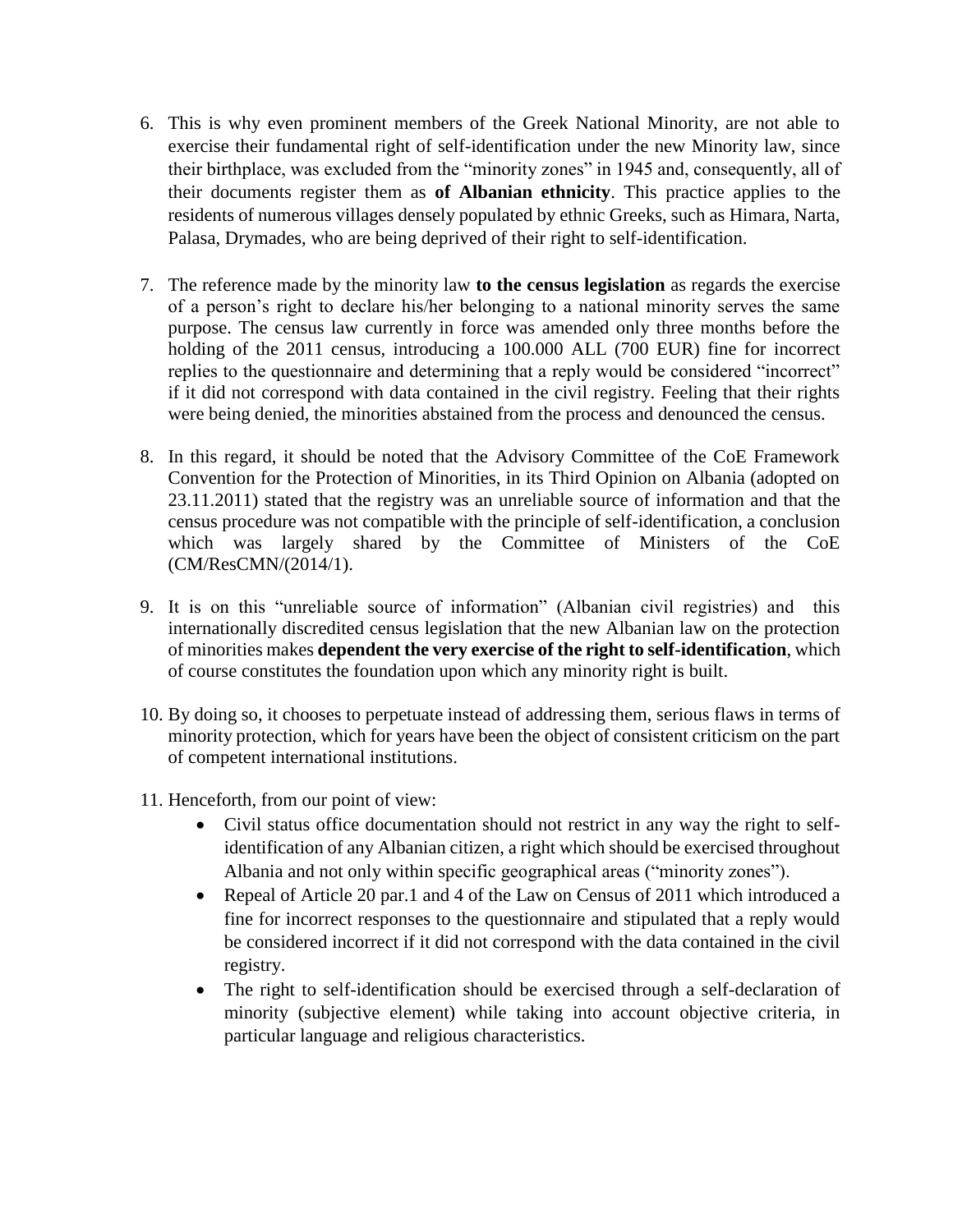### **(a) The right of education in the minority language (Article 13)**

- 12. The Law (Article 13) stipulates that: *"Persons belonging to national minorities enjoy the right to be taught in the minority language. In local government units inhabited traditionally or in substantial numbers by persons belonging to national minorities shall be ensured possibilities to learn or be taught in the minority language, in accordance to the respective legislation in the education area".*
- 13. However, the enlargement of the Municipalities, due to the 2014 territorial reform, makes extremely difficult for the National Minorities to reach the threshold of 20%. On the contrary, we believe that it is imperative this right to take effect if the 20% threshold/traditional inhabitation by a minority occurs *at the level of the smaller*  administrative units/*njësie administrative* (whose administrative borders coincide with those of the former Communes/Municipalities).
- 14. In this vein, the Advisory Committee has urged the Albanian authorities "to apply the criteria for opening a class in a minority language in a flexible way and to look at ways of simplifying the system". In addition, they invited the Albanian authorities "not to rely exclusively on data on ethnicity contained in the civil registers, nor on the results of the census of 2011", but instead to respect the principle of free self-identification, while taking into consideration both the subjective choice and the objective criteria relevant to a person's identity, when deciding on opening classes in a minority language<sup>1</sup>.

15. From our point of view:

 $\overline{a}$ 

- The right of education in the minority language should be ensured **for all 12 school grades,**  "in local government units inhabited traditionally or in substantial numbers by persons belonging to national minorities".
- In the primary school the ratio of subjects taught in the students' mother tongue to the subjects taught in Albanian should be in favour of the former while in secondary education teaching in Albanian would be increased.
- **The opening of a minority school/class** should take place at the level of *the smaller*  administrative units/*njësie administrative* (and not of the "enlarged" Municipalities), when the substantial number or traditional inhabitation criteria are met and the number of the pupils per class is at least 10.
- **The text books for the minority schools** need a substantial improvement in terms of quality and prompt preparation and delivery.

<sup>&</sup>lt;sup>1</sup> Advisory Committee on the Framework Convention for the Protection of National Minorities, Third Opinion on Albania adopted on 23 November 2011, pp.27-28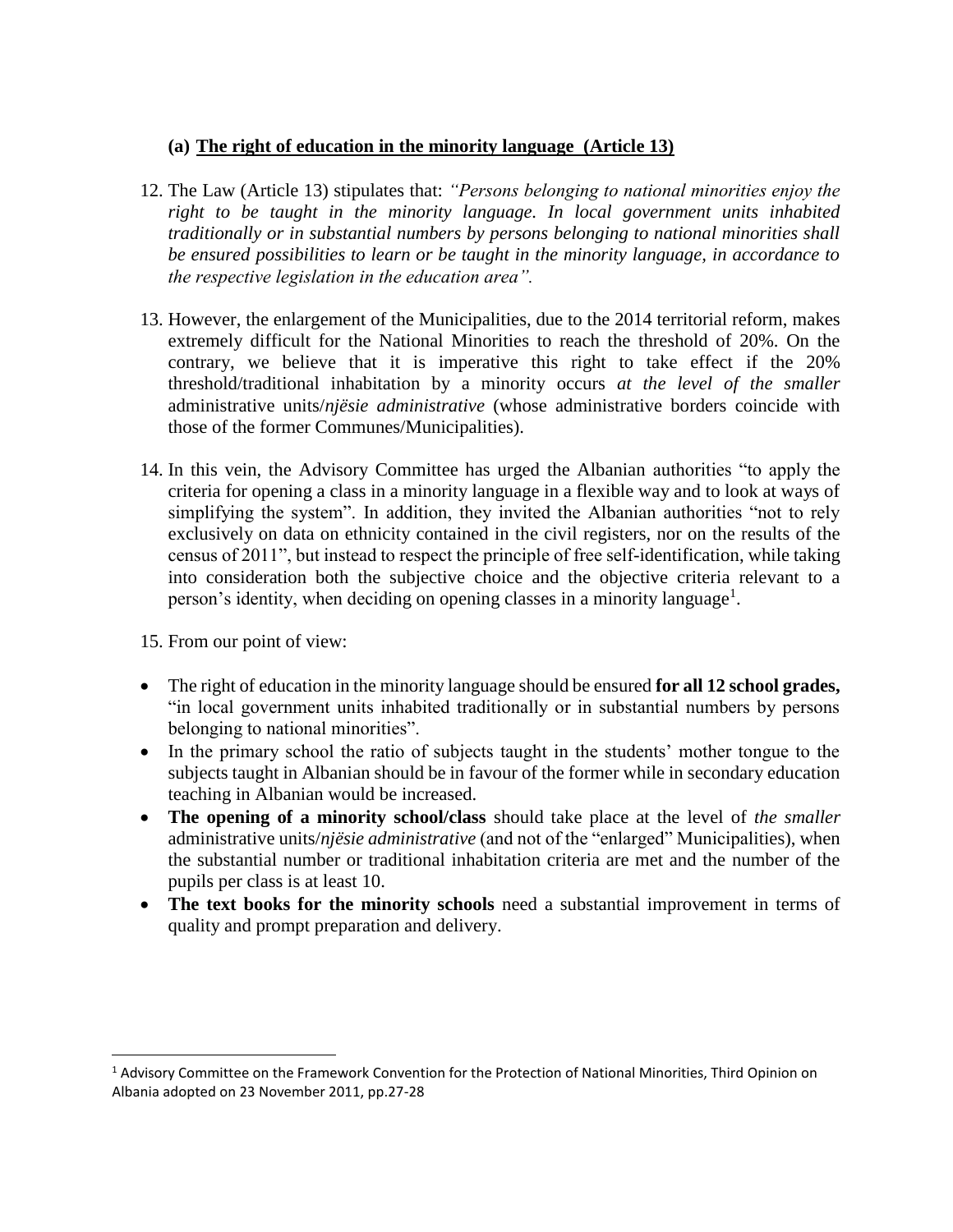#### **(b) Use of the minority language (Article 15)**

- 16. Once again, we believe that the enlargement of the Municipalities, due to the 2014 territorial reform, makes it imperative that the use of the minority language be ensured if the 20% threshold or traditional inhabitation by a minority occurs *at the level of the smaller*  administrative units/*njësie administrative* (whose administrative borders coincide with those of the former Communes/Municipalities). The relevant decision should be taken by the Municipal Council (since administrative units do not have administrative autonomy) and not the Regional Governor. In addition, the Municipal Council should be legally obliged to take this decision when the criteria set by the law on minorities are met.
- 17. The "names of the administrative units, streets and other topographical indications" should be displayed, in addition to the Albanian language, in the language of the respective minority, not only in units where more than 20 percent of the residents belong to a national minority (as stipulated in par.3) *but also In local government units traditionally inhabited by persons belonging to a national minority*.

In this context, the possibility of displaying the name of the Municipality in the minority language, should also be ensured.

In addition, the term "adequate request" should be defined in a way so as not to render this provision inapplicable or too difficult in practice (a request by 100 members of a minority, for example, should suffice).

18. "Local government units traditionally inhabited by persons belonging to a national minority" cannot constitute a different name for the former "minority zones". For example apart from the "recognized" Finiq and Dropul Municipalities, areas traditionally inhabited by persons belonging to the Greek National Minority include also Himara, Narta, Moursi, Saranda, Gjirokaster, Korca and others. The term "non-traditionally inhabited" should denote areas where members of the minority reside due to, for example, displacements or internal migration, as for many members of the Greek National Minority is the case of Tirana and Durres.

## **B. The protection of Property Rights**

- 19. As it is widely recognized, the property rights in Albania constitute the most complicated issues after the change of the regime in the early 90s. For the Greek National Minority, in particular, the protection of its property rights is vital for its survival in Albania.
- 20. One of the main problems is related to the Albanian legislation for expropriations. According to the Albanian law, there is no need for a Court decision to confirm the "public interest" for expropriation of citizens' properties. On the contrary, the legislation for "Strategic Investments" provide for expropriation by the State in favor of the investor in case that the negotiations between investor and owner are inconclusive after 90 days (for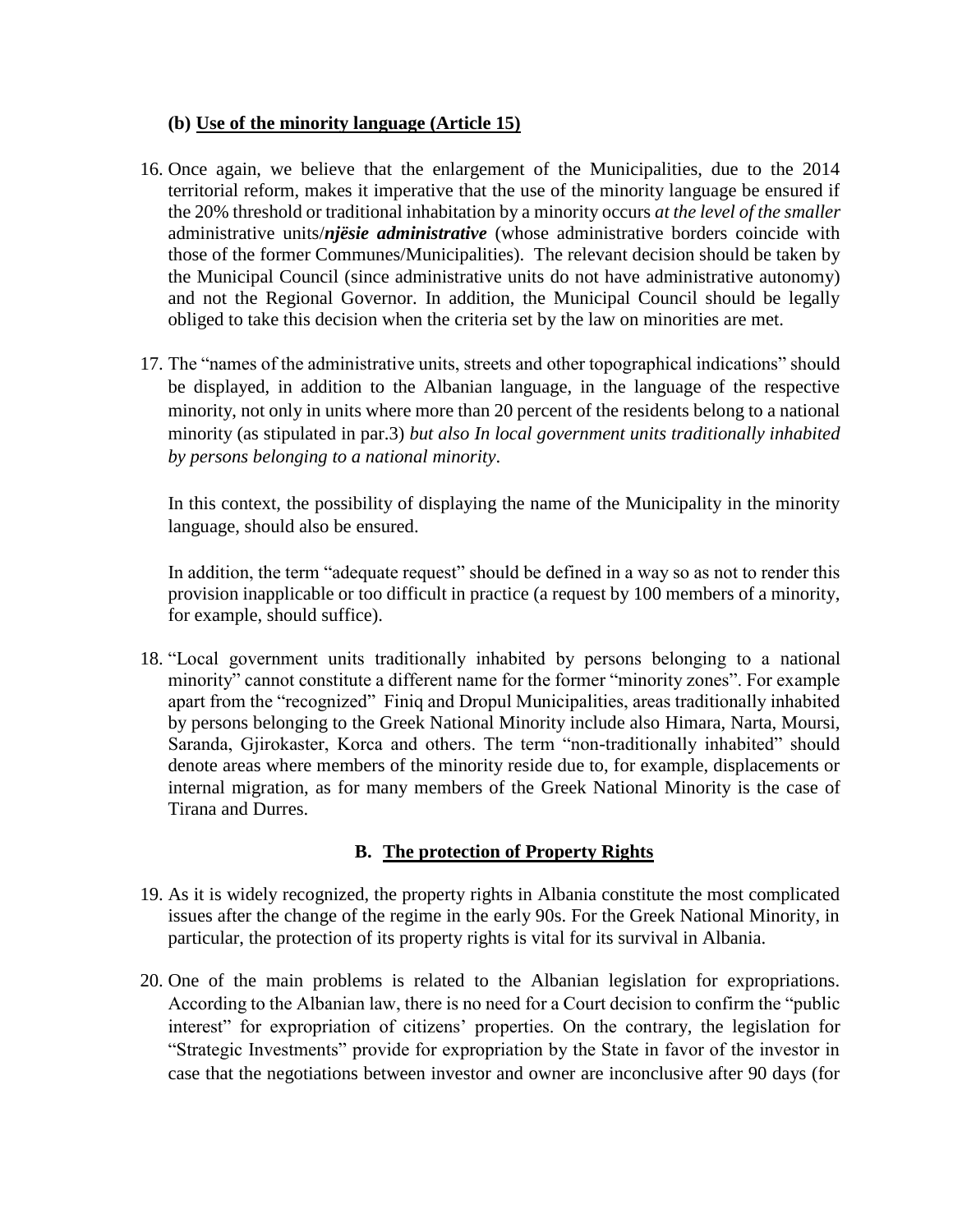sea-side properties situated in the part of the country with arguably the highest touristic potential, with sums ranging from  $\epsilon$ 0,6 to  $\epsilon$ 1,8 per square meter<sup>2</sup>!)

- 21. Needless to point out that the expropriation compensation is far below the actual market price and the owners are deprived of their properties immediately after the relevant decision of the Council of Ministers and, in most cases, without compensation, since they have to seek recourse to the Courts in order to get market-value compensation. In practice, owners are engaged in lengthy and costly legal battles until they get a final Court decision, which in many cases is very difficult to be implemented.
- 22. Another common problem is the non-registration of property titles by the Land Registries. This is a common phenomenon especially in the case of Himara, which due to its high potential for tourist development, becomes the target of big economic interests. One of the most telling examples of the non-implementation and violation of the property rights of the members of the Greek National Minority is the urban plan for the town of Himara.
- 23. In this regard, it should be recalled that the Albanian Ombudsperson, who following complaints from the residents, whose properties faced demolition and expropriation, inquired into the matter and received official replies from the State authorities involved, concluded in his relevant report, issued on 19<sup>th</sup> January 2017 (Doc. No. 201602238/6), that the urban plan was, on several grounds, not in conformity with the law and that the relevant administrative decisions had not even entered into force and were null and void. In this context, it should be recalled that while the Albanian Government has, ultimately, come to accept, at least in principle, that the affected residents are indeed the owners of the land and buildings to be expropriated (without, however, having yet registered their properties). In December 2017, the Administrative Court of Vlora, in its judgment, also agreed on the illegality of the urban plan.
- 24. Another example is the case of Nivica, in which the owners, after a long legal battle, acquired a decision by the Supreme Court of Albania ordering the Municipality of Himara to issue ownership titles for large lands along the sea coast. The Municipality of Himara issued, in implementation of the Supreme Court Decision, the relevant titles, which, however, the Land Registry of Vlora refused to register.
- 25. Another case is the long legal battle that the Municipality of Finiq has been fought in connection with large agricultural municipal lands in the area of the village of Kostari, claimed by individuals who presented titles of dubious validity. The Municipality appealed the previous Decisions in the Supreme Court, which, unfortunately, is currently not functional due to the dismissal of many of its members through the vetting process.

 $\overline{\phantom{a}}$ 

<sup>&</sup>lt;sup>2</sup> See the Albanian Council of Ministers Decision 89/3.2.2016, page 976, available (in Albanian) at[http://qbz.gov.al/botime/fletore\\_zyrtare/2016/PDF-2016/14-2016.pdf](http://qbz.gov.al/botime/fletore_zyrtare/2016/PDF-2016/14-2016.pdf)